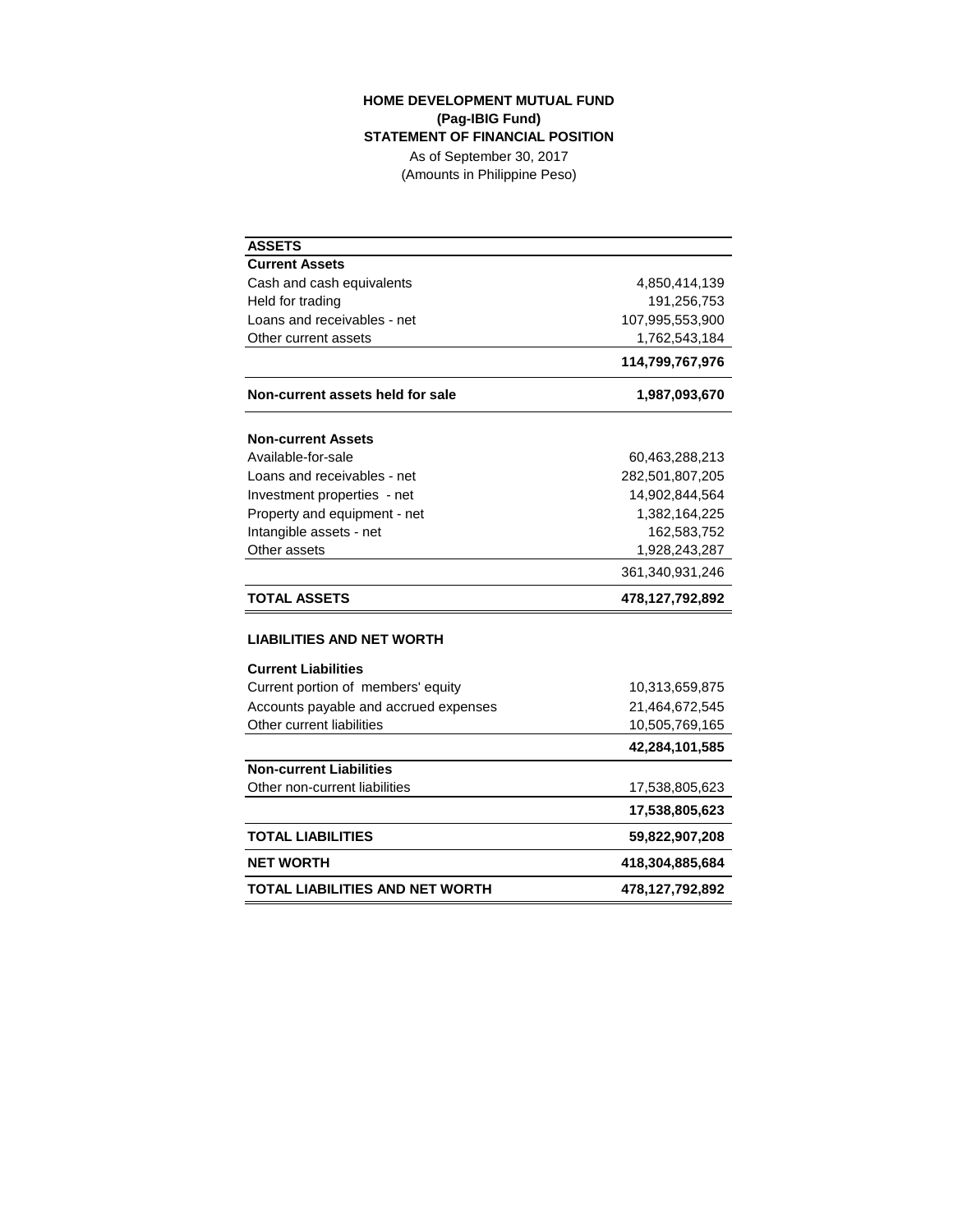## **HOME DEVELOPMENT MUTUAL FUND (Pag-IBIG Fund)**

**STATEMENT OF COMPREHENSIVE INCOME** For the Period Ended September 30, 2017

(Amounts in Philippine Peso)

| <b>INTEREST INCOME</b>                           |                 |
|--------------------------------------------------|-----------------|
| Loans and receivables                            | 21,764,093,222  |
| Trading and investment securities                | 2,162,244,130   |
| Deposits with banks and others                   | 20,821,465      |
|                                                  | 23,947,158,817  |
| <b>OTHER INCOME</b>                              |                 |
| Service fees                                     | 2,047,940,753   |
| Trading and investment securities gains - net    | 475,975,373     |
| Foreign exchange gains - net                     | 32,555,117      |
| Miscellaneous                                    | 3,213,094,081   |
|                                                  | 5,769,565,324   |
| <b>TOTAL OPERATING INCOME</b>                    | 29,716,724,141  |
| <b>OTHER EXPENSES</b>                            |                 |
| Provision for impairment and other losses        | 1,434,085,344   |
| Compensation and fringe benefits                 | 2,586,581,067   |
| Occupancy and equipment-related costs            | 618,456,836     |
| Foreclosure and acquired asset management costs  | 411,393,688     |
| Depreciation and amortization                    | 192,822,334     |
| Miscellaneous                                    | 2,060,135,230   |
| <b>TOTAL OPERATING EXPENSES</b>                  | 7,303,474,499   |
| <b>NET INCOME FOR THE YEAR</b>                   | 22,413,249,642  |
| OTHER COMPREHENSIVE INCOME GAIN/(LOSS)           |                 |
| Net unrealized gains (losses) available-for-sale | (664, 571, 756) |
| investments                                      |                 |
| TOTAL COMPREHENSIVE INCOME FOR THE PERIOD        | 21,748,677,886  |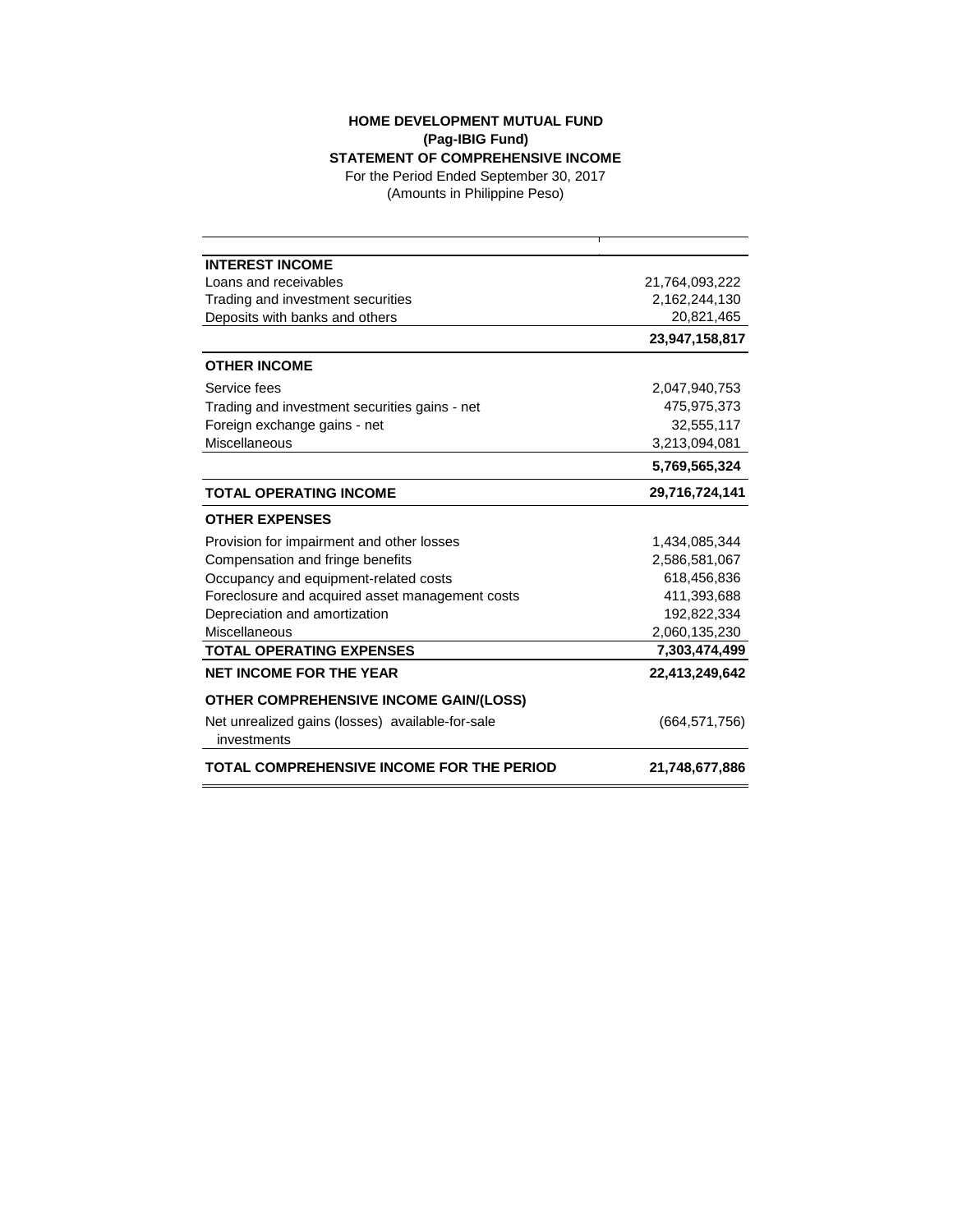## **HOME DEVELOPMENT MUTUAL FUND (Pag-IBIG Fund) STATEMENT OF CHANGES IN NETWORTH** For the Period Ended September 30, 2017 (Amounts in Philippine Peso)

**Members' Equity Donated Surplus Other Comprehensive Income Retained Earnings Total Net Worth** January 1, 2017 317,744,306,482 250,890 (1,298,543,571) 67,536,283,294 383,982,297,095 Collections 24,087,749,738 24,087,749,738 Dividends 22,301,678,018 (22,301,678,018) - Net income 22,413,249,642 22,413,249,642 Net unrealized gains (losses) - Available-for-sale investments (664,571,756) (664,571,756) (664,571,756) (664,571,756) Unclaimed savings/correction of prior years' errors (31,947,193) (31,947,193) (31,947,193) Reserve for Future Claims (11,851,892) (11,851,892) (11,851,892) (11,851,892) Provident claims/ TAV offsetting (11,470,039,950) (11,470,039,950) **September 30, 2017 352,663,694,288 250,890 (1,963,115,327) 67,604,055,833 418,304,885,684**